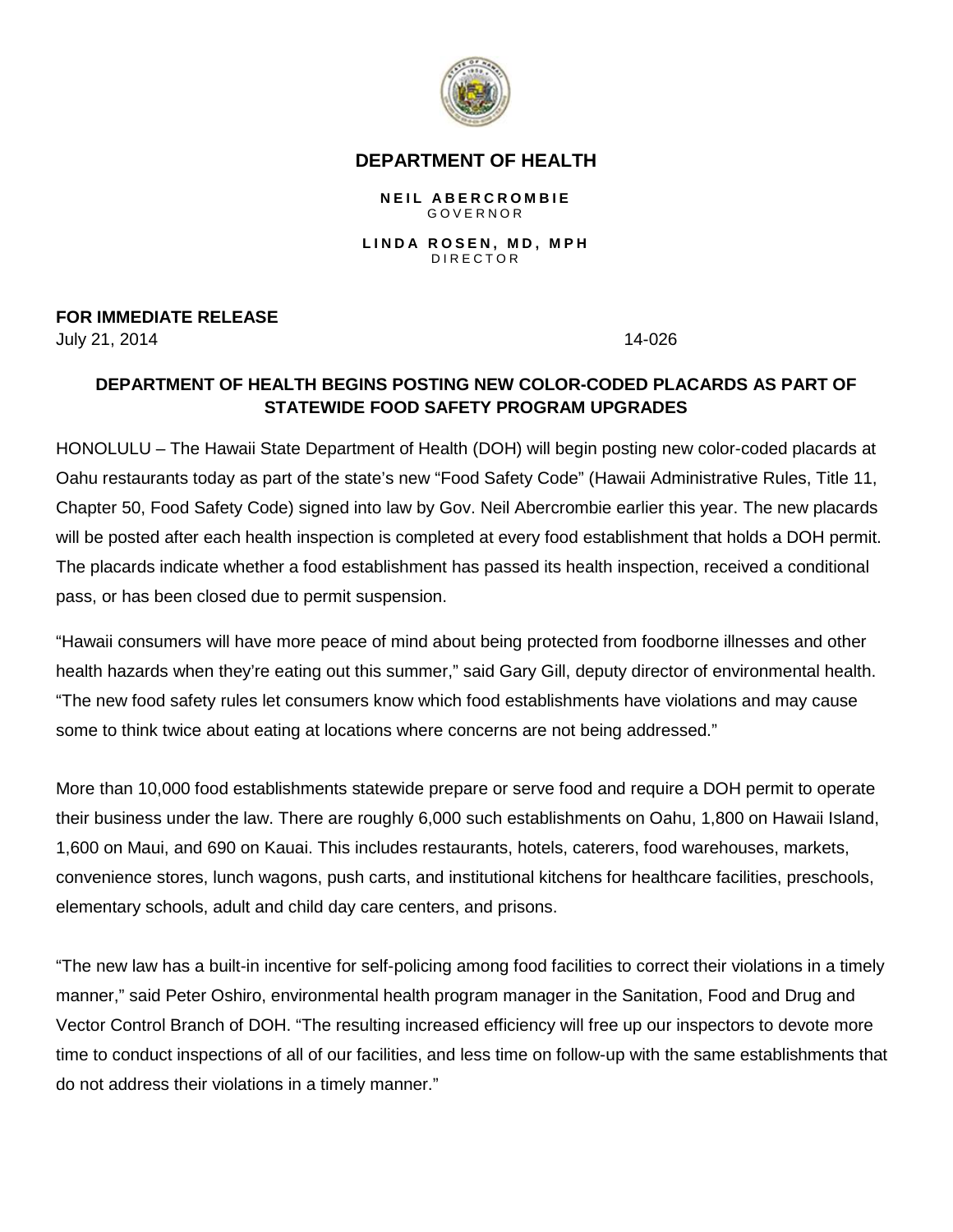The new law follows what has already been occurring in other states across the nation. In anticipation of the rollout of the new law, DOH has been meeting with the boards and members of numerous industry trade associations to keep them fully informed of the pending rule change.

The law has received support and endorsement from the boards of directors of such groups as the Hawaii Restaurant Association, and has received no objections from the Hawaii Food Industry Association, Hawaii Food Manufacturing Association, Hawaii Lodging and Tourism Association, and Hawaii Farmers markets.

"Food safety and sanitation are high priorities for all of our members," said Roger Morey, executive director of the Hawaii Restaurant Association, which represents 3,500 locations in the restaurant, food service, hospitality and tourism industries that employ more than 82,000 people statewide.

"We believe this new law is good for Hawaii residents and visitors to our Islands, and will help to demonstrate our members' commitment to high standards in all aspects of food handling. A green placard represents a seal of approval from the Department of Health, which will further support the business of our members."

### **The Color-Coded Placard System**

The color-coded placard system is based on an award-winning environmental health program adopted from Sacramento County. After completion of an inspection, DOH will post a color-coded placard to indicate the compliance status of that food establishment, which will be visible to patrons who visit the establishment and to the general public.

A green card will be for those establishments with no more than one critical violation that must be corrected at the time of inspection; a yellow card will be used those with two or more critical violations; and a red will be used for those food establishments that need to be immediately closed because they pose an imminent health hazard to the community. (See attached fact sheet for more information.)

### **Three Risk Categories**

Each food establishment is categorized into one of three risk levels for foodborne illnesses. Those at the highest risk levels are category 1 and those with the least risk are considered category 3. The number of food handling or preparation procedures determines the level of risk. Approximately one-third of the inventory of food establishments are in each risk category.

A category 1 establishment is a full-service establishment that has six to eight different food procedures, including receiving, cold storage, hot storage, thermal processing, transportation, cooling, reheating and display. About one-third of Oahu food establishments fall into category 1. Regular inspections (not follow-up inspections) of Category 1 establishments will be conducted three times a year.

Category 2 establishments, typically fast food establishments, which have three to five procedures, will be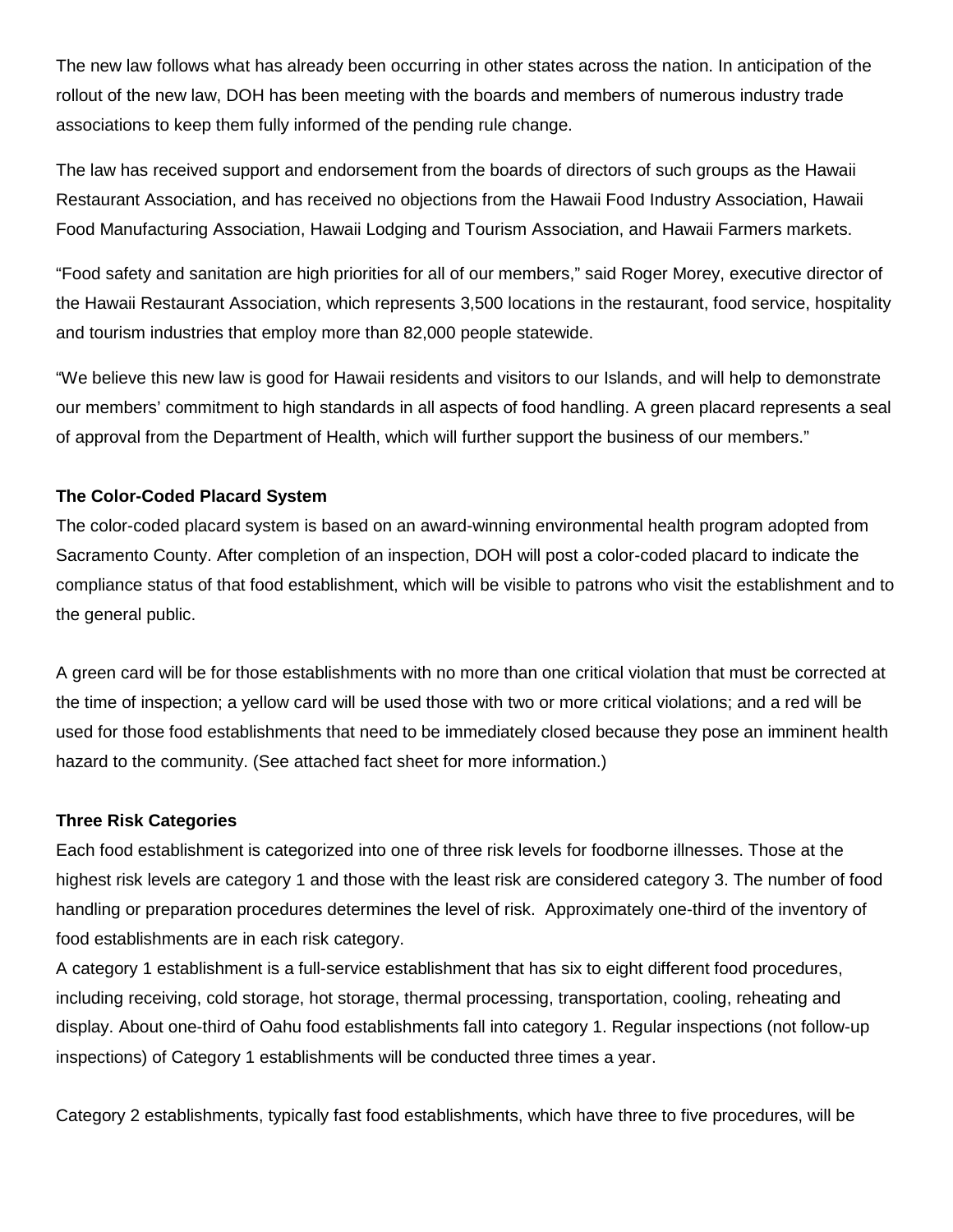inspected twice a year. Category 3 establishments, such as cookie or ice cream shops have up to two procedures and-will be inspected annually.

The new risk-based inspection schedules began today.

### **Increased Efficiency and Funding for DOH**

DOH inspectors now spend 60 percent of their time on follow-up inspections. By encouraging self-policing and faster responses to violations, this will free up the inspectors to conduct three regular inspections on high-risk food establishments each year, and significantly reduce the number of follow-up inspections.

On Oahu, there are currently 25 DOH inspectors in the field with six more to be hired this summer and fall for a total of 31; eight on Hawaii Island; four on Maui with up to 4 more to be hired this year; and three on Kauai.

"With the growing number of establishments, this new system allows us to be more efficient in conducting inspections," Oshiro said.

As part of the new law, DOH also revamped its fee structure for permits, effective Feb. 24, 2014. Previously, the average permit fee paid by all food establishments was \$46 in three different fee categories. There are now 49 different categories of food establishments and the average fee will be \$200. Permit and renewal fees for permanent establishments range from \$100 for a mobile hot dog cart to \$600 for a hotel main kitchen preparing food for banquets and conventions. The increased permit fees are being used to help fund the additional inspectors and program enhancements such as web-based IT infrastructure and online inspection results.

# # #

**Media Contact:** Janice Okubo DOH Communications Office (808) 586-4445

# **FACT SHEET**

# **HOW THE COLOR-CODED PLACARD SYSTEM WORKS**

The Hawaii Department of Health will post a color-coded placard after an initial inspection of a food service organization to indicate it compliance status. This placard will be visible to patrons who visit the establishment and to the general public.

The law requires these placards to be posted in a display case outside on the outside wall of the establishment, within five feet of the main entry, or in an area readily visible to patrons when they enter the